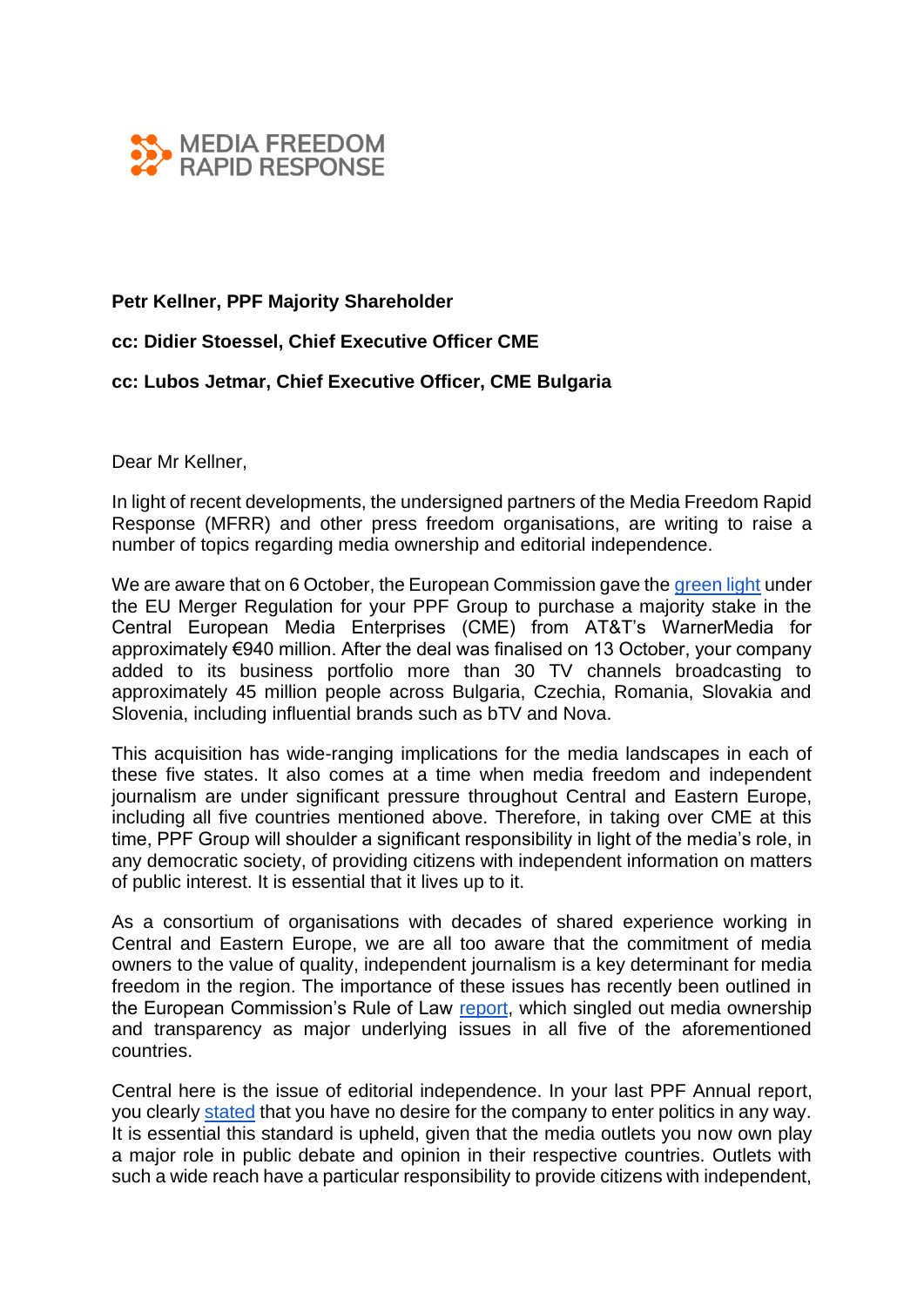quality information while avoiding the promotion of specific commercial or political interests or the perception thereof.

It is also for this reason that their ability to work free from any interference is paramount. Newsrooms must be able to cover any topic without rebuke and the press must be free to carry out its watchdog role in holding those in power to account, whatever their level of political or business influence. Journalists must be able to follow the story wherever it leads.

In this context, we note PPF's extensive commercial dealings with China, whose leadership is particularly averse to criticism, especially on issues such as the treatment of Uighur Muslims in Xinjiang, Taiwan or Hong Kong, where a mass crackdown on fundamental rights is underway. The growing role of China in Central Europe is an issue of undisputed public interest in the region. Therefore, we ask you to ensure that the outlets you own are editorially free to publish critically about Chinese policy or investment in their countries without pressure to soften stances or avoid certain issues, no matter the repercussions for other investments or relations. Likewise, they must not become [PR firms](https://www.theguardian.com/world/2020/jan/05/china-buying-influence-czech-republic-loan-company) for boosting China's image or currying favour.

Cross-sector media ownership, as in the case of PPF's media investment, carries inherent risks. Sadly, examples abound in recent years of cases where similar takeovers by business groups in Europe have led to the swift [replacement](https://www.nytimes.com/2019/05/26/business/media/daniel-kretinsky-le-monde.html) of editors for what appeared to be reasons related to political or business interests. The apparent instrumentalization of media for private ends rather than the public good greatly damages the perception of editorial independence and contributes to diminished public trust in the media overall. It is vital that such practices are not repeated elsewhere.

Considering these concerns, our organisations call on you to take this opportunity to reaffirm your support publicly for the values, norms and laws that underpin media freedom. In addition, as the owner of PPF Group, we ask you to commit in writing to ensuring that the editorial independence of all stations newly acquired by your group will be respected, regardless of political or financial pressure.

We note that when previously asked to make such commitments by the Czech Syndicate of Journalists, PPF's Chief of Public and Government Affairs, Vladimír Mlynář, a former independent journalist himself, [declined](https://www.total-slovenia-news.com/business/5038-background-fall-in-independence-of-czech-media-may-impact-slovenia-too) to address such concerns.

Doing so now, in the wake of the purchase of CME being finalised, would be an important symbol of PPF's re-commitment to protecting media freedom and ease the uncertainty that many journalists across these 30 TV stations are feeling at this moment.

Our organisations will continue to closely monitor this situation and would be glad to offer our combined expertise on matters of press and media freedom.

We ask you to take our concerns into consideration and look forward to seeing your response.